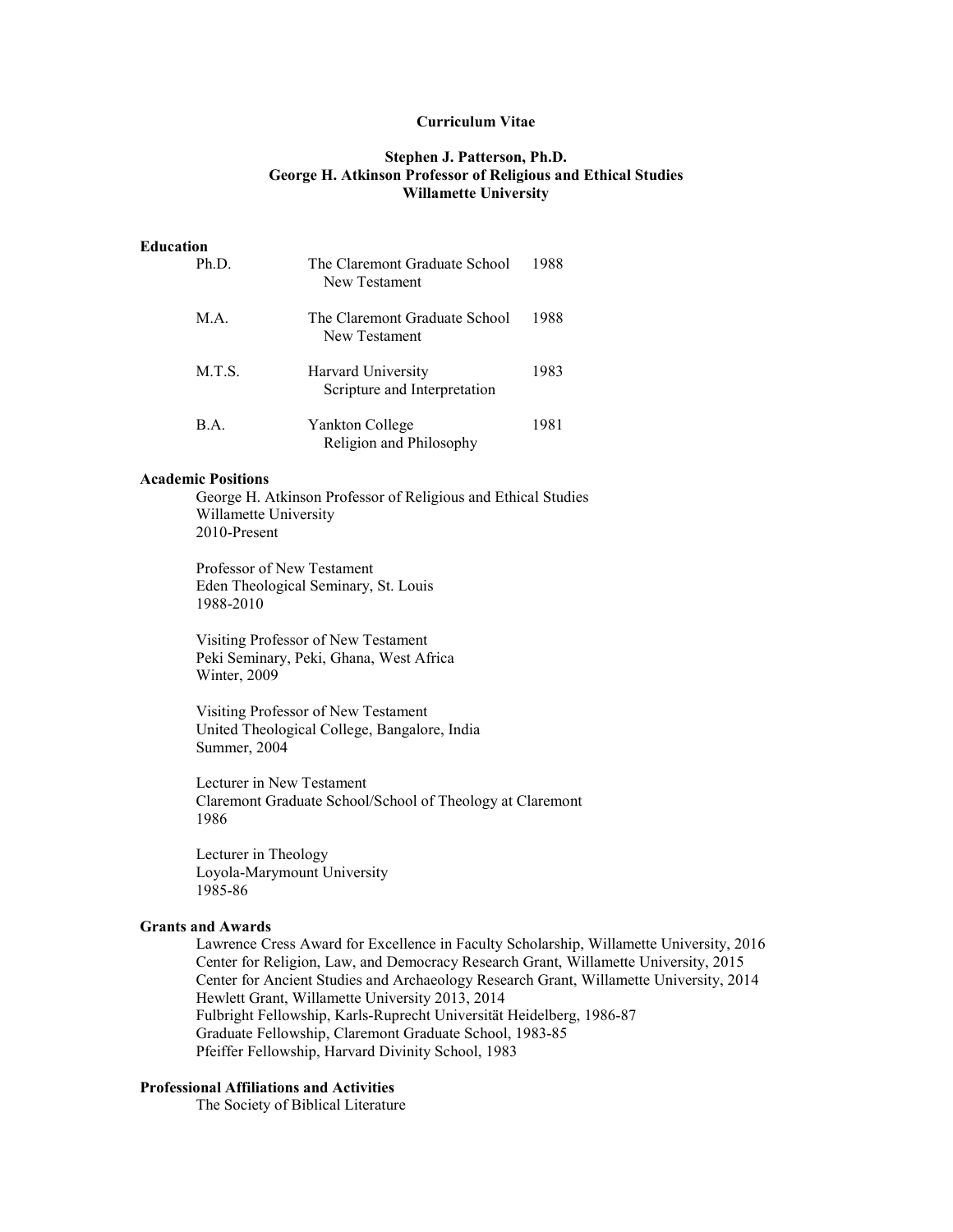2014-Present: SBL Annual Meeting Program Committee Fellow, *Studiorum Novi Testamenti Societas* Former Chair, The Jesus Seminar on Christian Origins Former Contributing Editor, The Bible Review Former Editorial Board, The Journal of Biblical Literature Former Editorial Board, Review of Biblical Literature

## **Service to Community**

Witness for Peace The Sanctuary Movement Board of Directors, United Church Neighborhood Houses, St. Louis (Chair) Board of Directors, United Church of Office for Church and Society (Executive Committee) Board of Directors, Justice and Witness Ministries of the United Church of Christ Board of Directors, North Willamette Valley Habitat for Humanity The NAACP, Salem Chapter

#### **Publications**

## **Books:**

*A Q-Thomas Reader*. (with Marvin Meyer, John Kloppenborg, and Michael Steinhauser) Sonoma: Polebridge, 1990.

*The Gospel of Thomas and Jesus*. Sonoma: Polebridge, 1993.

*The Search for Jesus: Modern Scholarship Looks at the Gospels*. (with Marcus Borg and John Dominic Crossan; edited by Herschel Shanks) Smithsonian Seminars. Washington, D. C.: Biblical Archaeology Society, 1994.

*The God of Jesus: The Historical Jesus and the Search for Meaning*. Philadelphia: Trinity, 1998. Italian: *Il Dio di Gesu. Il Gesu storico e la ricerca del significo*. Theologica 3. Torino: Claudiana, 2005.

*The Fifth Gospel*. (with James M. Robinson and Hans-Gebhard Bethge) Philadelphia: Trinity, 1998; revised: London: T. & T. Clark, 2011.

*The Apocalyptic Jesus: A Debate*. (with Dale C. Allison, Marcus J. Borg, John Dominic Crossan, edited by Robert J. Miller) Santa Rosa: Polebridge, 2001.

*Beyond the Passion: Rethinking the Death and Life of Jesus*. Minneapolis: Fortress, 2004.

*The Gospel of Thomas and Christian Origins: Essays on the Fifth Gospel*. Nag Hammadi and Manichaean Studies 84. Leiden: Brill, 2013.

*The Lost Way: How Two Forgotten Gospel are Rewriting the Story of Christian Origins.* San Francisco: HarperOne, 2014.

*The Forgotten Creed.* Oxford and New York: Oxford, 2018.

Current Projects: *The Gospel of Thomas: A Commentary*. In preparation, Fortress (Hermeneia).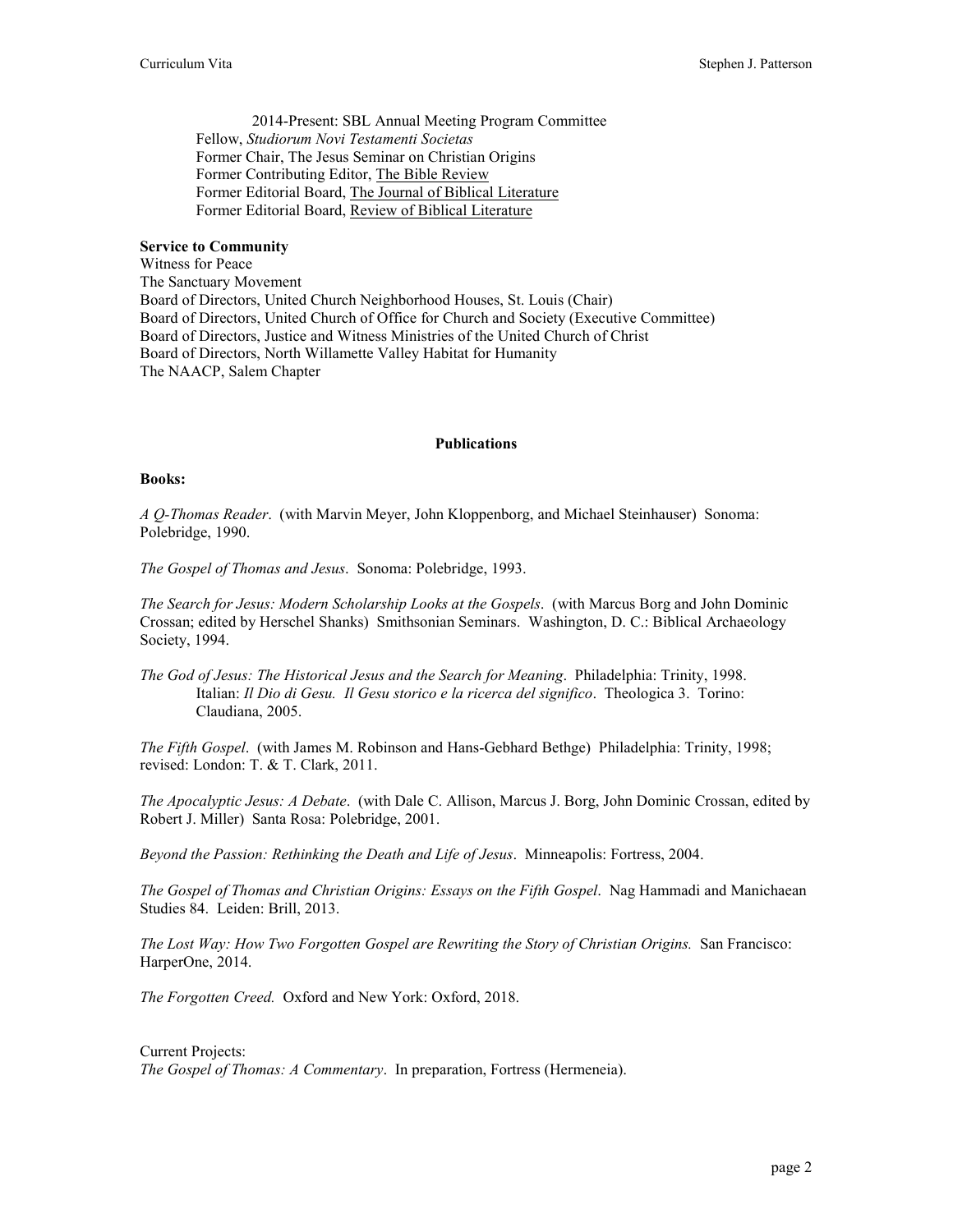# **Selected Essays, Articles, and Reviews:**

"A Note on an Argive Relief of Selene." *Harvard Theological Review* 78 (1985) 439-443.

"Fire and Dissension: Ipsissima Vox Jesu in Q 12:49, 51-53?" *Forum* 5 (1989) 121-139.

(With Clayton Jefford) "A Note on Didache 12.2a (Coptic)." *The Second Century* 7 (1989-90) 65-75.

(With Helmut Koester) "The Gospel of Thomas." *Bible Review* 6,2 (1990) 28-39. Reprinted: Harvey Minkoff, ed., *The Best of Bible Review*. Washington, D. C.: The Biblical Archaeology Society, 1994. I:89- 107.

"The Gospel of Thomas and the Historical Jesus: *Retrospectus* and *Prospectus*," pp. 614-636 in David J. Lull, ed., *Society of Biblical Literature 1990 Seminar Papers*. Atlanta: Scholars Press, 1990.

"James M. Robinson: A Biography." Pp. xxi-xxiv in James E. Goehring, Charles W. Hedrick, Jack T. Sanders, with Hans Dieter Betz, eds. *Gnosticism & the Early Christian World: in Honor of James M. Robinson*. Forum Fascicles 2. Sonoma: Polebridge Press, 1990.

"Bridging the Gulf Between Bible Scholarship and Religious Faith." *Bible Review* 6,6 (1990) 16, 44.

"Sources, Redaction, and Tendenz in the Acts of Peter and the Twelve Apostles (NH VI, 1)." *Vigiliae Christianae* 45 (1991) 1-17.

"Paul and the Jesus Tradition: It Is Time for Another Look." *Harvard Theological Review* 84 (1991) 23- 41.

In Robert Miller, ed. *The Complete Gospels: Scholars Version*. Sonoma: Polebridge Press, 1992: "The Gospel of Thomas" (with Marvin Meyer) "The Secret Gospel of Mark" (with Helmut Koester) "Orphan Sayings"

In David Noel Freedman, ed. *The Anchor Bible Dictionary*. Garden City: Doubleday, 1992: "Apocryphal Gospels" "Harmonies of the Gospels" "Logia" "New Testament Apocrypha"

"The Gospel of Thomas and the Synoptic Tradition: A *Forschungsbericht* and Critique." *Forum* 8,1-2 (1992) 45-97.

Review: *Das Thomasevangelium: Einleitung, Kommentar, und Systematik*, by Michael Fieger. *Journal of Biblical Literature* 111 (1992) 361-63.

"Q--The Lost Gospel." *Bible Review* 9,5 (1993) 34-41, 61-62.

"Wisdom in Q and Thomas." Pp. 187-221 in Bernard Brandon Scott and Leo G. Perdue, eds. *In Search of Wisdom: Essays in Honor of John G. Gammie*. Westminster/John Knox Press, 1993.

"Exegesis, Mark 4:21-43: Gospel for the Fourth Sunday after Pentecost." *No Other Foundation* 14,2 (Winter 1993-94) 42-46.

"Why the Historical Jesus?" *The Living Pulpit* 3,1 (1994) 20-21.

"Yes, Virginia, There is a Q." *Bible Review* 11,5 (1995) 39-40.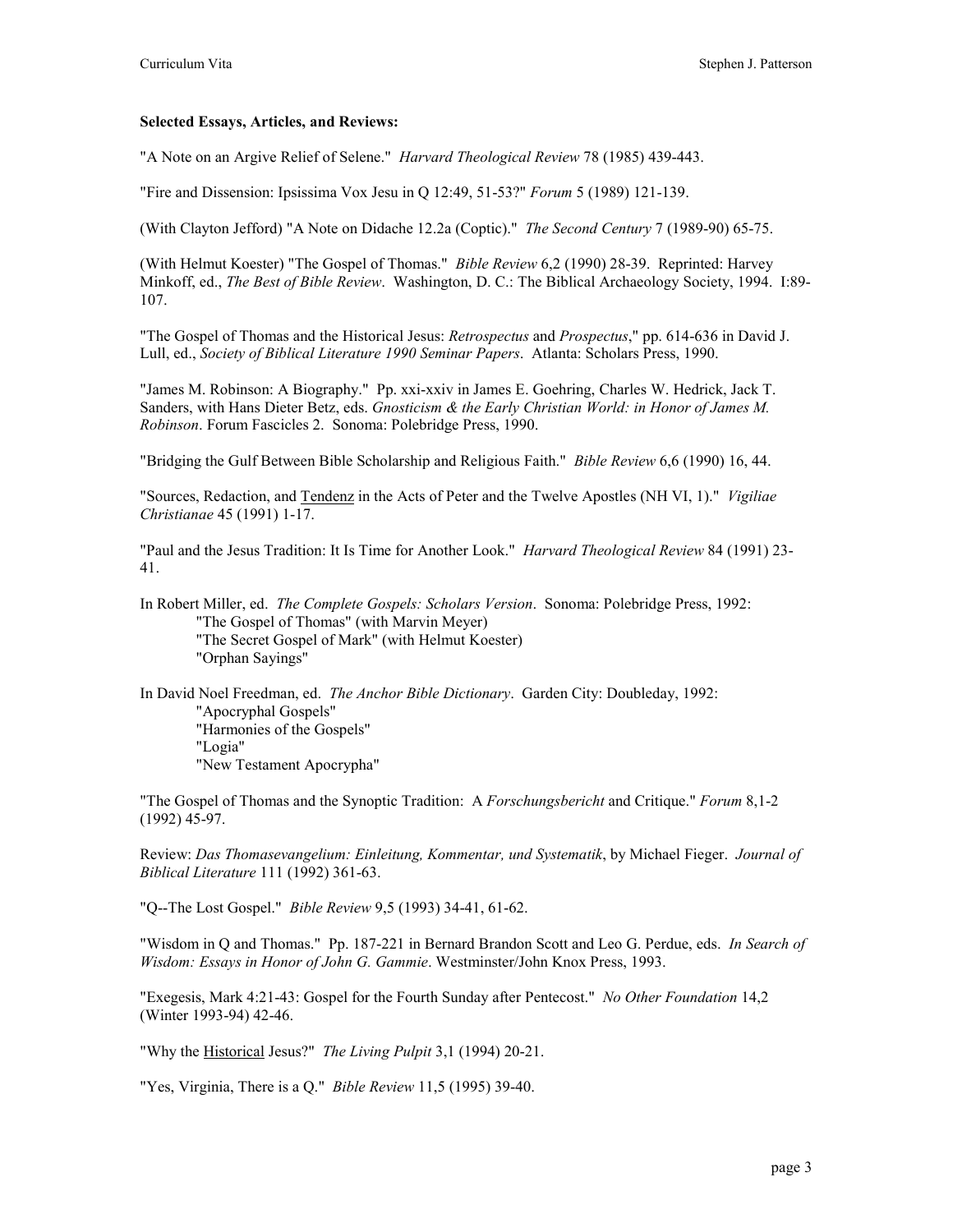"Didache 11-13: The Legacy of Radical Itinerancy in Early Christianity." Pp. 313-29 in Clayton N. Jefford, ed. *The Didache in Context: Essays on Its Text, History, and Transmission*. Leiden: E. J. Brill, 1995.

"The End of Apocalypse: Rethinking the Eschatological Jesus." *Theology Today* 52,1 (1995) 29-48.

"Exegesis, Matthew 28:16-20: Gospel for Trinity Sunday." *No Other Foundation* 16,2 (Winter 1995-96) 5- 12.

"Shall We Teach What Jesus Taught?" *Prism* 11 (1996) 40-57.

"The Church and Public Education: Insights from the New Testament." *New Conversations* 17, 2 (1996) 3- 8.

"Exegesis, John 1:43-51: Gospel for the Second Sunday after Epiphany." *No Other Foundation* 17,1 (Summer 1996) 23-30.

"Exegesis, 1 Corinthians 13:1-13." *No Other Foundation* 18,1 (Summer, 1997) 45-57.

Review: *Jesus the Messianic Herald of Salvation* by Edward P. Meadors. *Journal of Biblical Literature* 116 (1997) 138-41.

"Why Did Christians Say: 'God Raised Jesus from the Dead'? 1 Corinthians 15 and the Origins of the Resurrection Tradition in Earliest Christianity." *Forum* 10,3-4 (1994 [actual 1998]) 135-60.

"The Historical Jesus and the Search for God." *Hervormde Teologiese Studies* 54 (1998) 476-504.

Review: *Elijah in Upper Egypt: The Apocalypse of Elijah and Egyptian Christianity* by David Frankfurter. *Journal for the Study of the Pseudepigrapha* 17 (1998) 118-20.

Review: *The Historical Jesus* by John Dominic Crossan. *Religious Studies News* (Scholar's Bookshelf) 13/3 (September, 1998) p. 17.

Review: *Q and the History of Early Christianity: Studies on Q* by C.M. Tuckett. *Journal of Biblical Literature* 117 (1998) 744-46.

"*Askesis* and the Early Jesus Tradition." Pp. 49-69 in L. Vaage and V. Wimbush, eds. *Asceticism and the New Testament*. London: Routledge, 1999.

"An Empire for Children." *New Conversations* 19,2: Building a World Fit for Children (Spring/Summer, 1999) 6-9.

Review: *The Signs of a Prophet* by Morna D. Hooker. *Interpretation* 52,2 (1999) 200.

Review: *Jesus and the Logic of History* by Paul Barnett. *Theology Today* 56,1 (1999) 155.

"Pensive Provocation: Preaching the Anti-Wisdom of Jesus." *The Living Pulpit* 9,3 (2000) 10-11.

"Now Playing: The Gospel of Thomas." *Bible Review* 16,6 (December, 2000) 38-41, 51-52.

"History and Theology: A Reflection on the Work of the Jesus Seminar." *Forum* (n.s.) 3,2 (Fall, 2000) 357- 79.

Review: *Jesus the Millenarian Prophet* by Dale Allison. *Journal of Biblical Literature* 119 (2000) 357-60.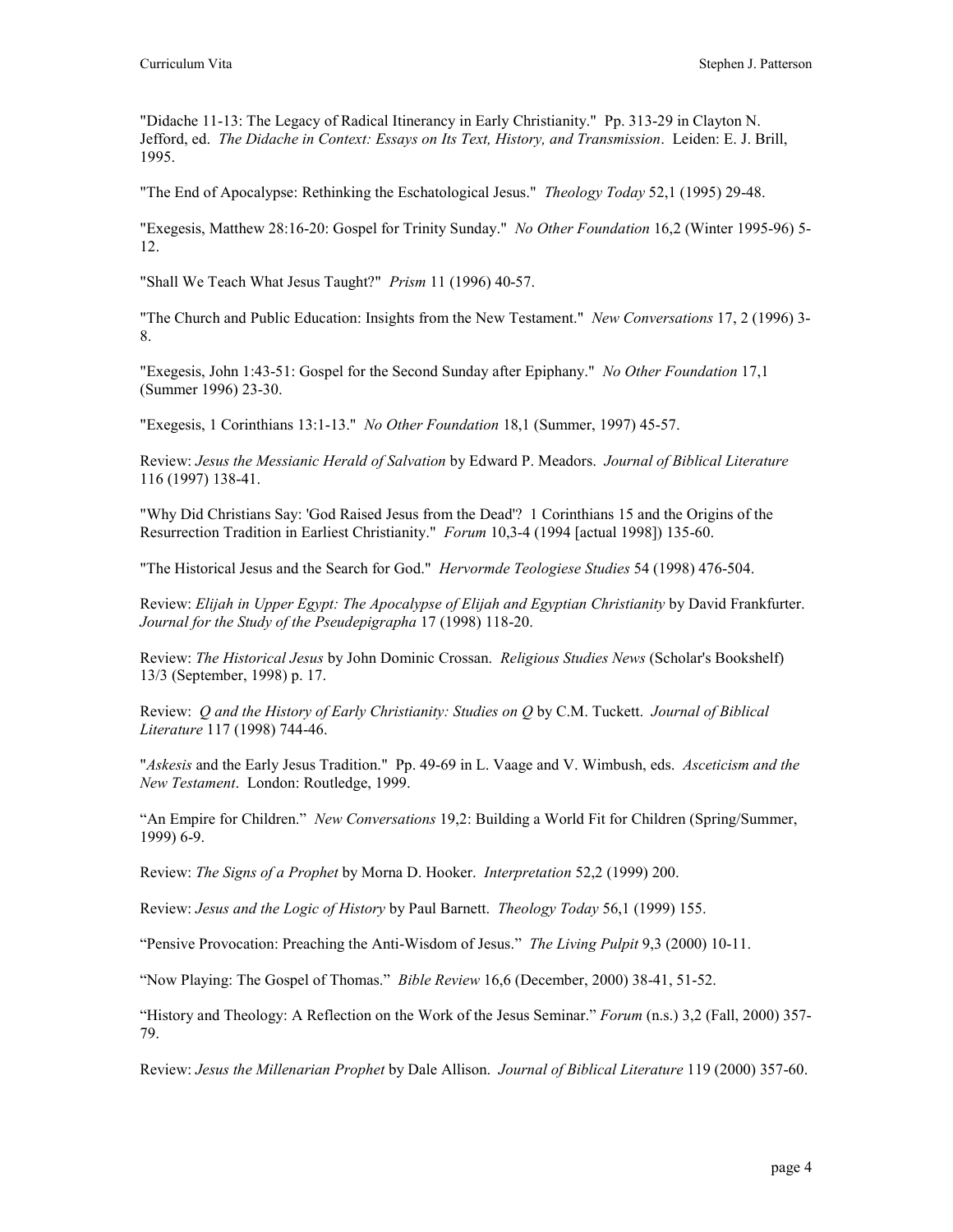"Consider Yourself Dead: On the Martyrological Understanding of Jesus' Death." Pp. 161-87 in R. W. Funk, ed. *The Once and Future Faith*. Santa Rosa: Polebridge, 2001.

"The Prologue to the Fourth Gospel And the World of Speculative Jewish Theology." Pp. 323-332 in R. Fortna and T. Thatcher, eds. *Jesus in the Johannine Tradition*. Louisville: W/JKP, 2001.

Review: *Who is Jesus? History in Perfect Tense* by Leander Keck. *Journal of Religion* 81 (2001) 632-33.

Review: *The Religion of the Earliest Churches* by Gerd Theissen. *Journal of the American Academy of Religion* 69 (2001) 513-516.

Review: *Will the Real Jesus Please Stand Up?: A Debate between William Lane Craig and John Dominic Crossan*, Paul Copan, ed. *Review of Biblical Literature* [http://www.bookreviews.org] (2001).

"The Dark Shadow of the Cross (a review of James Carroll's *Constantine's Sword*)." *Bible Review* 18,4 (August 2002) 46-48.

Review: *Whoever Hears You Hears Me* by J. Draper and R. Horsley. *Journal of Religion and Society* 4 (2002).

"The Dark Side of Pilate." *Bible Review* 19,6 (2003) 32-37, 47-48.

Review: *The Resurrection of the Son of God* by N. T. Wright. *Journal of Religion* 84 (2004) 636-37.

Review: *Beyond Belief* by Elaine Pagels. *Bible Review* 20,2 (2004) 38-42.

"A Passion Play on Film (a review of Mel Gibson's The Passion of the Christ)." *Bible Review* 20,3 (2004) 41-44.

"Pilate in the Dock…For the Prosecution (a dialogue with Paul Maier)." *Bible Review* 20,3 (2004) 30-32.

Review: Render to God: New Testament Understandings of the Divine by J. Neyrey. *Catholic Biblical Quarterly* 67 (2005) 533-34.

"The Gospel of Thomas and Historical Jesus Research," pp. 663-84 in L. Painchaud et P.-H. Poirier, eds., *Coptica, Gnostica, et Manichaica. Mélanges offerts à Wolf-Peter Funk à l'occasion de son 60e anniversaire*. BCNH, section "Études," 7 (Québec: Laval/Louvain-Paris: Éditions Peeters, 2006).

"The Gospel of Thomas and Christian Beginnings," pp. 1-18 in Jon Asgiersson, et al., eds., *The Gospel of Thomas in Recent Study* (NHMS 59; Brill: Leiden, 2006).

Review: *Thomas: Seeking the Historical Context of the Gospel of Thomas* by Risto Uro. *Journal of Religion* 86 (2006) 112-13.

Review: *Christian Identity in the Jewish and Graeco-Roman World* by Judith Lieu. *Journal of Religion* 86 (2006) 108-9.

"The Parable of the Catch of Fish: A Brief History (On Matthew 13:47-50 and Gospel of Thom 8)." Pp. 363-76 in L. Painchaud et P.-H. Poirier, eds. *L'Évangile selon Thomas et les textes de Nag Hammadi. Traditions et convergences. Actes du colloque tenu à Québec du 29 au 31 mai 2003*. BCNH, section "Études," 8. Québec: Laval/Louvain-Paris: Éditions Peeters, 2007.

Review: *Biblical Interpretation: History, Context, and Reality* ed. by Christine Helmer. *Catholic Biblical Quarterly* 69 (2007) 859-61.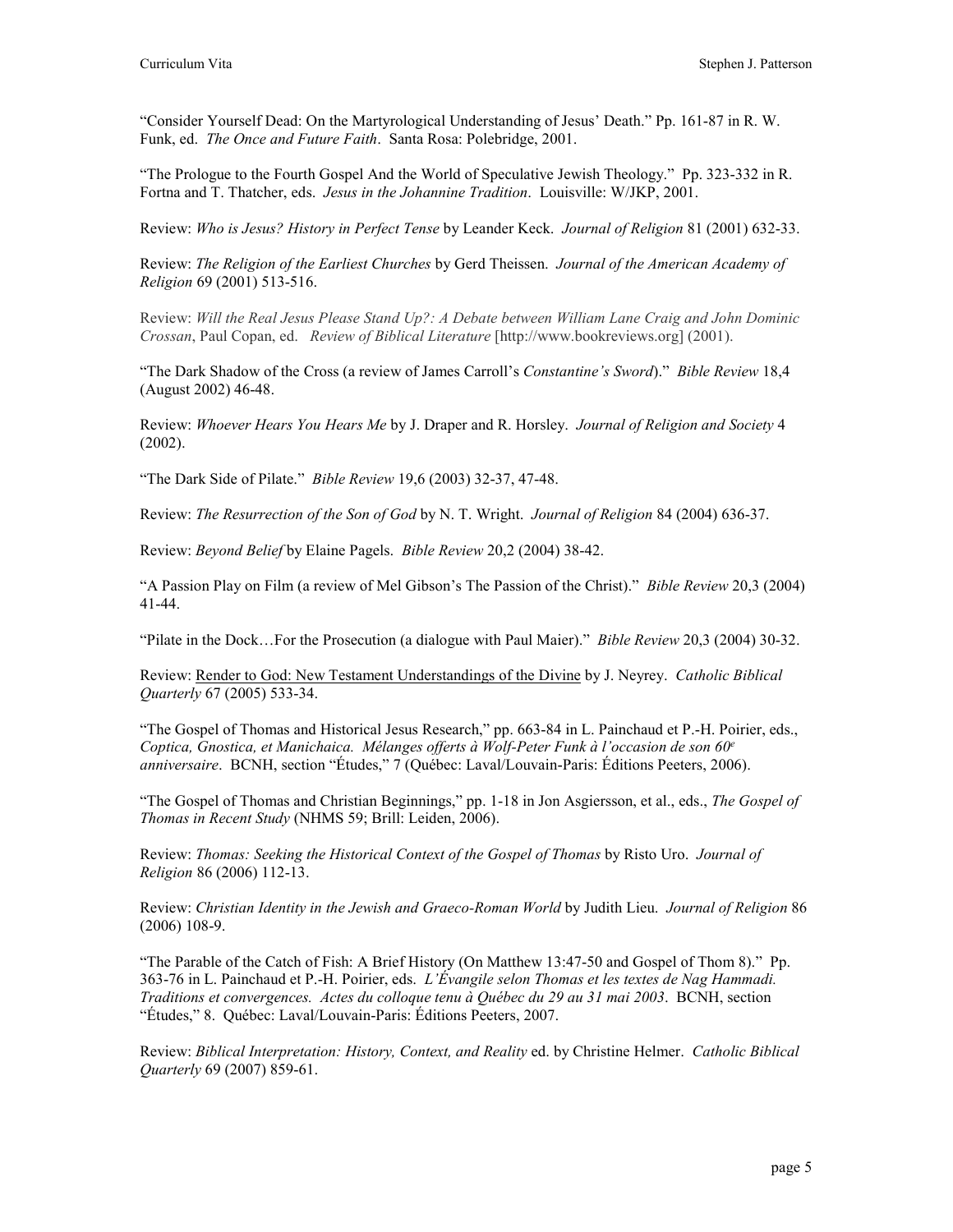"Jesus Meets Plato: The Theology of the Gospel of Thomas," pp. 181-205 in J. Frey, et al., eds. *Das Thomasevangelium, Entstehung – Rezeption – Theologie*. BZNW 157. Berlin: de Gruyter, 2008.

Review: *The Gospel of Thomas and Wisdom* by Stevan Davies. *Catholic Biblical Quarterly* 70 (2008) 142- 44.

"Can You Trust a Gospel? A Review of Richard Bauckham's *Jesus and the Eyewitnesses*," *Journal for the Study of the Historical Jesus* 6 (2008) 194-210.

"A Rhetorical Gem in a Rhetorical Treasure." *Biblical Theology Bulletin* 39/2 (2009) 87-94.

Review: *Q: The Earliest Gospel* by John Kloppenborg. *Catholic Biblical Quarterly* 71 (2009) 903-4.

"An Unanswered Question: Apocalyptic Expectation and Jesus' *Basileia* Proclamation." *Journal for the Study of the Historical Jesus* 8 (2010) 67-79.

"The Gospel of (Judas) Thomas and the Synoptic Problem." Pp. 783-808 in P. Foster, et al., eds. *New Studies in the Synoptic Problem (Essays in Honour of Christopher M. Tuckett)*. BETL 239. Leuven: Peeters, 2011.

"The View from Across the Euphrates." *Harvard Theological Review* 104 (2011) 411-31.

"The Oxyrhynchus Papyri." *Biblical Archaeology Review* 37/2 (2011) 60-68.

"Apocalypticism or Prophecy and the Problem of Polyvalence: Lessons from the Gospel of Thomas." *Journal of Biblical Literature* 130 (2011) 795-817.

"Luke, the Gospel of." Pp. 587-600 in Michael Coogan, ed. *The Oxford Encyclopedia of the Books of the Bible*. New York: Oxford, 2011; also Oxford Biblical Studies On-Line.

"When a Man Lies with a Man as with a Woman." *The Fourth R* 25/3 (2012) 16-17.

"Platonism and the Apocryphal Origins of Immortality in the Christian Imagination or Why do Christians Have Souls that Go to Heaven?" in Jens Schroeter, ed., *Apocryphal Gospels within the Context of Early Christian Theology*, pp. 447-76. BETL 260. Leuven: Peeters, 2013.

"Is the Christ of Faith also the Jesus of History?" Pp. 447-57 in J. Moreland and C. Meister, eds. *Debating Christian Theism*. Oxford/New York: Oxford University Press, 2013.

"Everything in Parables: On Jesus' Style." Pp. 95-117 in R. Stewart, ed. *The Message of Jesus*. Minneapolis: Fortress, 2013.

"Historical Jesus, Quest of." Pp. 408-17 in Steven L. McKenzie, Gen. Ed. *The Oxford Encyclopedia of Biblical Interpretation*. London and New York: Oxford, 2013.

"David Loves Jonathan." *The Fourth R* 26/4 (2013) 13-14.

"Saint Paul Hated Sex." *The Fourth R* 26/6 (2013) 13, 16.

"Sodomy." *The Fourth R* 26/2 (2013) 9-10.

"Eunuchs for the Kingdom of Heaven." *The Fourth R* 27/2 (2014) 16-17.

"Twice More—Thomas and the Synoptics: A Reply to Simon Gathercole, *The Composition of the Gospel of Thomas*, and Mark Goodacre, *Thomas and the Gospels*." *Journal for the Study of the New Testament* 36 (2014) 251-61.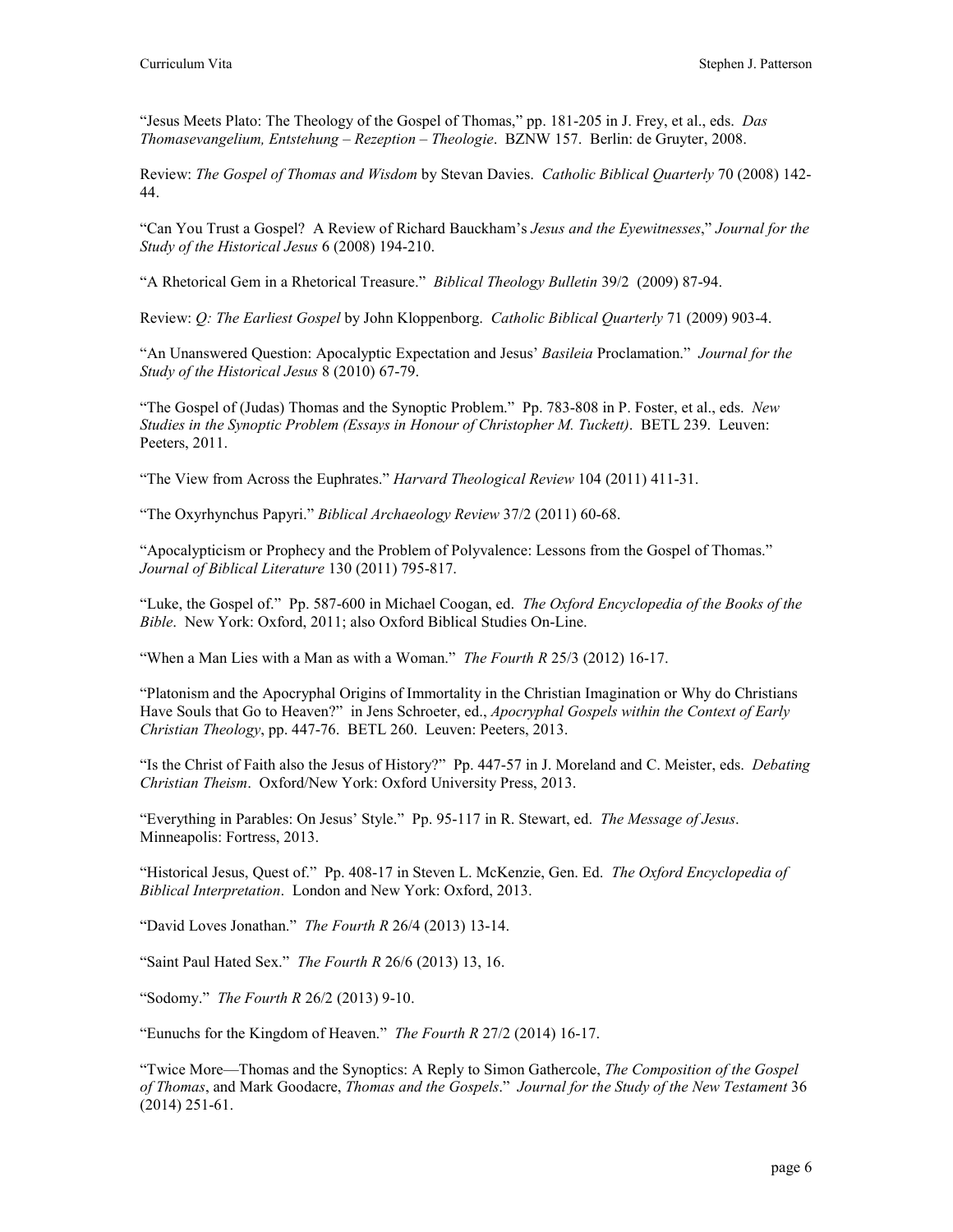"The Gospel of Thomas: A Bibliography" in Christopher Matthews, ed., Oxford Bibliographies On-Line.

*"*Apocryphal Gospels and Historical Jesus Research: A Reassessment." Pp. 173-85 in Tony Burke, ed. *Forbidden Texts on the Western Frontier*. Eugene, OR: Cascade, 2015.

"The Gospel of Thomas and the Quest for the Historical Jesus." Pp. 233-49 in Andrew Gregory and Christopher Tuckett, eds. *The Oxford Handbook of Early Christian Apocrypha*. Oxford: Oxford University Press, 2015.

"Nascent Christianity in Edessa." Pp. 106-22 in Julye Bidmead and Gail Stearns, eds. *Invest in Your Humanity: Celbrating Marvin Meyer.* Eugene, OR: Pickwick, 2015.

"Punch Thy Neighbor." *Biblical Archaeology Review* 41,3 (2015) 26, 66.

"Motion and Rest: The Platonic Origins of a Mysterious Concept." Pp. 251-60 in William Arnal, et al., eds. *Scribal Practices and Social Structures Among Jesus Adherents: Essays in Honour of John S. Kloppenborg.* BETL 285. Leuven: Peeters, 2016.

"The Baptists of Corinth: Paul, the Partisans of Apollos, and the History of Baptism in Nascent Christianity." Pp. 315-28 in Allan Cadwallader, ed. *Stones, Bones, and the Sacred: Essays from the Colloquia on Material Culture and Ancient Religion in honor of Dennis E. Smith*. Early Christianity and Its Literature 21. Atlanta: Society of Biblical Literature, 2016.

"Scripture, Power, and the Humanist as Agent." *The Abeng: A Journal of Transdisciplinary Criticism* 1,1 (2017) 37-40.

## Forthcoming:

"From John to Apollos to Paul: How the Baptism of John Entered the Jesus Movement." In Stanley Porter and Andrew Pitts, eds. *Christian Origins and the Establishment of the Early Jesus Movement*. ECHC 4. Leiden: Brill, 2018.

"'Why Can't a Woman Be More Like a Man?' Making Mary Male and the Gendered World of Antiquity." In Courtney Friesen, ed. *Essays in Honor of Melissa Harl Sellew*. Salem, OR: Polebridge, 2018.

# **Selected Academic Papers and Lectures**

"Q 7:31-35: We Piped and You Did Not Dance, We Wailed and You Did Not Mourn." Pacific States Regional Society of Biblical Literature Annual Meeting, San Francisco (Spring, 1985)

"Sources, Redaction, and Tendenz in the Acts of Peter and the Twelve Apostles (NHC VI, 1)." International Society of Biblical Literature Annual Meeting, Copenhagen (Summer, 1989)

"Fire and Dissension: Ipsissima Vox Jesu in Q 12:49, 51-53?" Jesus Seminar, Toronto (Fall, 1989)

"From John to Jesus: Gospel of Thomas 3 and 113 and the Problem of Christian Origins." Jesus Seminar, Sonoma (Spring, 1990).

"Jesus and Paul: Time for Another Look." Central States Region Society of Biblical Literature Annual Meeting, Columbia, Missouri (Spring, 1990).

"The Gospel of Thomas and the Historical Jesus: Retrospectus and Prospectus." Society of Biblical Literature Annual Meeting, New Orleans (Fall, 1990).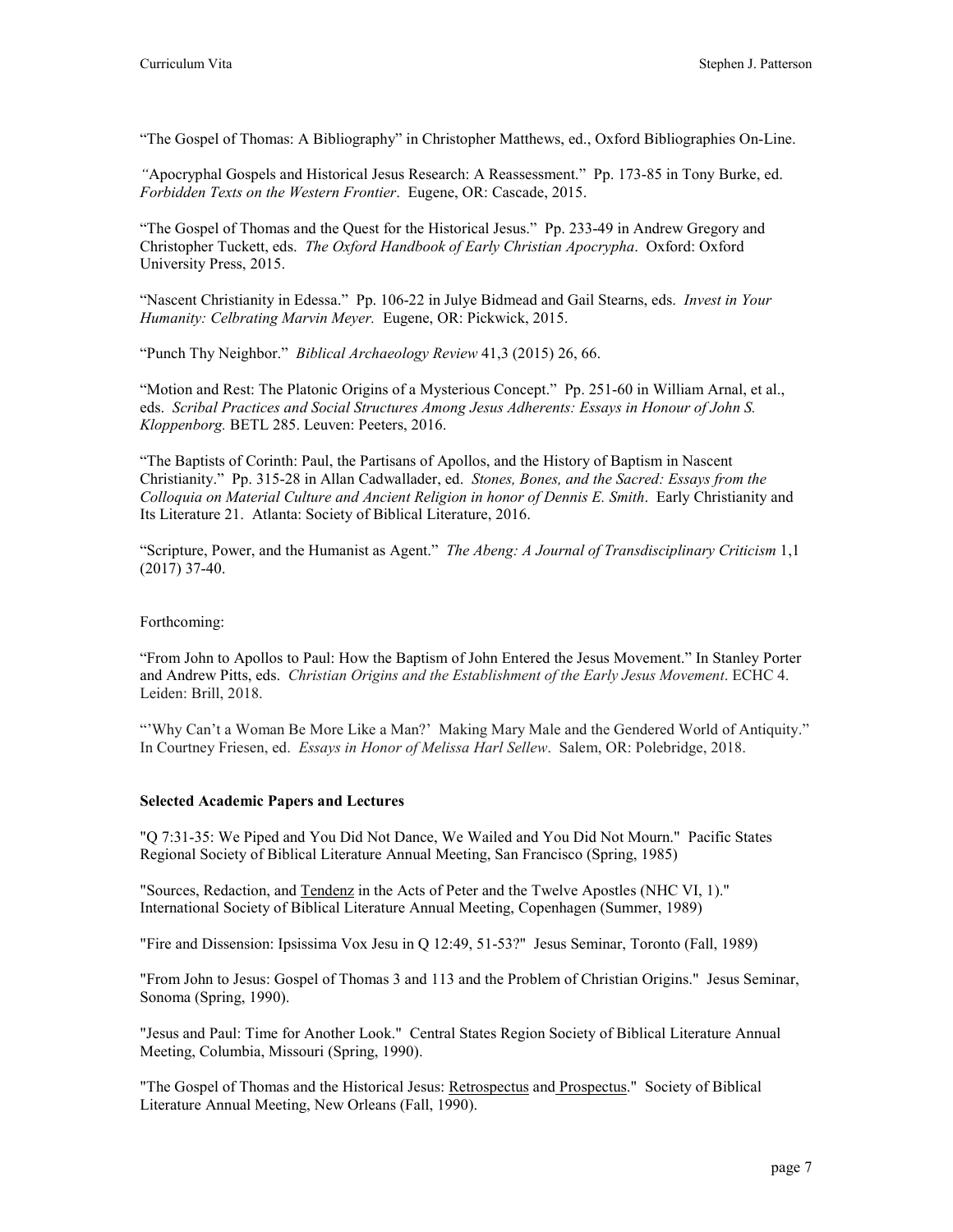"Christian Faith and the Quest of the Historical Jesus." Jesus Seminar, Sonoma (Spring, 1991).

"The Gospel of Thomas and the Historical Jesus." Jesus Seminar, Edmonton, Alberta (Fall, 1991).

"The End of Eschatology?" Jesus Seminar, Sonoma (Spring, 1992).

"Q 11:27-28." SBL International Q Seminar Meeting, Claremont (Summer, 1992).

"Jews, Greeks, and Christians: Why Paul Failed at Antioch." Society of Biblical Literature Annual Meeting, San Francisco (Fall, 1992)

"Wisdom in Q and Thomas." Society of Biblical Literature Annual Meeting, Washington, D. C. (Fall, 1993)

"Q 11:27-28 Database." Society of Biblical Literature International Q Seminar Meeting, Rattenbach, Germany (Summer, 1994).

"The Mystery of the Gospel of Thomas." Keynote Lectures, The Jesus Seminar, Santa Rosa, CA (Fall, 1994).

"Using Thomas to Reconstruct Q." Society of Biblical Literature Annual Meeting, Chicago (Fall, 1994).

"Why Did Earliest Christians Say: 'God Has Raised Jesus from the Dead'?" Jesus Seminar (Spring, 1995).

"The Gospel of Thomas and Christian Origins." Society of Biblical Literature Annual Meeting/50th Anniversary Commemoration of the Discovery of the Nag Hammadi Library, Philadelphia (Fall, 1995).

"The Historical Jesus and the Search for God." The Jesus Seminar, Santa Rosa, CA (Spring, 1996).

"Askesis and the Early Jesus Tradition." Asceticism and the New Testament, University of Toronto Symposium (Fall, 1996).

"A Primitive Gospel of James?" Society of Biblical Literature Annual Meeting, New Orleans (Fall, 1996).

"The Real Jesus Seminar (A Response to Luke Timothy Johnson's The Real Jesus)." Central States Region Society of Biblical Literature Annual Meeting, Kansas City (Spring, 1997).

"Jesus and the Empire of God." The Jesus Seminar, Santa Rosa, CA (Spring, 1997).

"Rudolf Bultmann and the Historical Jesus." The Jesus Seminar, Santa Rosa, CA (Spring, 1997).

"Who Are the 'Poor to the World' in James?" Society of Biblical Literature Annual Meeting, Boston, MA (Fall, 1999).

"Response to Charles Hedrick's When History and Faith Collide." Society of Biblical Literature Regional Meeting, Kansas City, MO (Spring, 2000).

"The God of Jesus: Talking About God after Jesus." The Jesus Seminar, Santa Rosa, CA (Fall, 2000).

"Consider Yourself Dead: On the Martyrological Understanding of Jesus' Death." The Jesus Seminar, Rhonert Park, CA (Spring 2001).

"The Gospel of Thomas and Christian Beginnings." Society of Biblical Literature Annual Meeting, Denver, Colorado (Fall, 2001).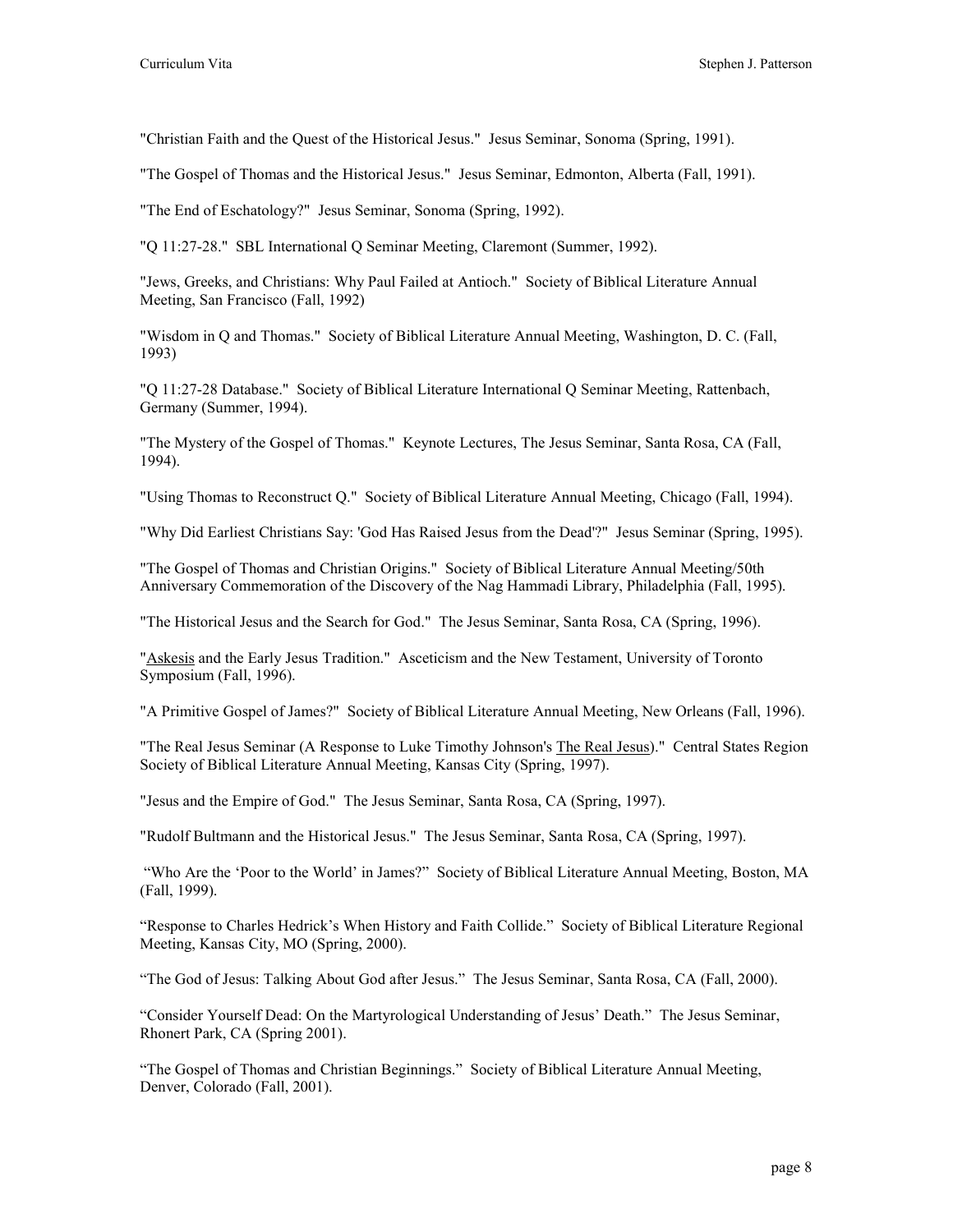"The Historical Jesus." Lecture, Southern Illinois University, Carbondale (Fall, 2002).

"If You Give a Mouse a Cookie: Historical Jesus Study and the Life of the Church." The Jesus Seminar, Santa Rosa, CA (Spring, 2003).

"The Parable of the Net." Colloque internationale "L'Évangile selon Thomas et les texts de Nag Hammadi. Traditions et convergences, Université Laval, Québec (Spring 2003).

"The Gospel of Thomas and the Historical Jesus." Catholic Biblical Association, San Francisco (Summer 2003).

"The First Question." Society of Biblical Literature Annual Meeting (Fall, 2004).

"Rethinking the Death of Jesus." Lectures, Charis Ecumenical Center, Concordia College (Spring, 2005).

"A Tale of Two Parables." Lecture, a Symposium on the Parables of Jesus, Amherst College (Spring, 2005).

"Jesus Meets Plato: Middle Platonic Anthropology in the Gospel of Thomas." Das Thomasevangelium im Kontext der früchristlichen und spätantiken Literatur- und Religionsgeschichte, Eisenach/Universität Jena (Fall, 2006).

"The Gospel of (Judas) Thomas and the Synoptic Problem." The Oxford Conference in the Synoptic Problem, Oxford (Spring, 2008).

"A Rhetorical Gem in a Rhetorical Treasure: The Origin and Significance of 1 Corinthians 13:4-7." The Aquinas Institute (Fall, 2008).

"The Gospel of Thomas: Negotiating Rome?." Society of Biblical Literature Annual Meeting (Fall, 2008).

"Doubting Thomas: Is the Gospel of Thomas an Authentic Witness to Jesus? (A Debate with Craig Evans)." Midwestern Baptist Theological Seminary (Spring, 09).

"Wisdom, Apocalyptic, and Gnomic Polyvalence: Lessons from the Gospel of Thomas." Society of Biblical Literature Annual Meeting (Fall, 2009).

"The View from Across the Euphrates: Gospel of Thomas in Edessa." The Jesus Seminar, Plenary Address (Spring, 2009).

"John, Jesus, and the Empire of God." Society of Biblical Literature Midstates Regional Meeting (Spring, 2009).

"Everything in Parables: On Jesus' Style." The Greer-Heard Point-Counterpoint Forum in Faith and Culture, New Orleans Baptist Theological Seminary (Winter, 2010).

"Was Jesus an Apocalyptic Prophet? (a Debate with Dale Allison, Gerd Lüdemann, Robert Miller, and Stephen J. Patterson)." The Jesus Seminar on Christian Origins (Spring, 2010).

"Platonism and the Apocryphal Origins of Immortality in the Christian Imagination or Why do Christians Have Souls that Go to Heaven?" CBL 2011, Leuven, Belgium (Summer, 2011).

"Nascent Christianity in Edessa." Society of Biblical Literature Annual Meeting, San Francisco (Fall, 2011).

"Motion and Rest: The Platonic Origins of a Mysterious Concept." Society of Biblical Literature International Meeting, Amsterdam (Summer 2012).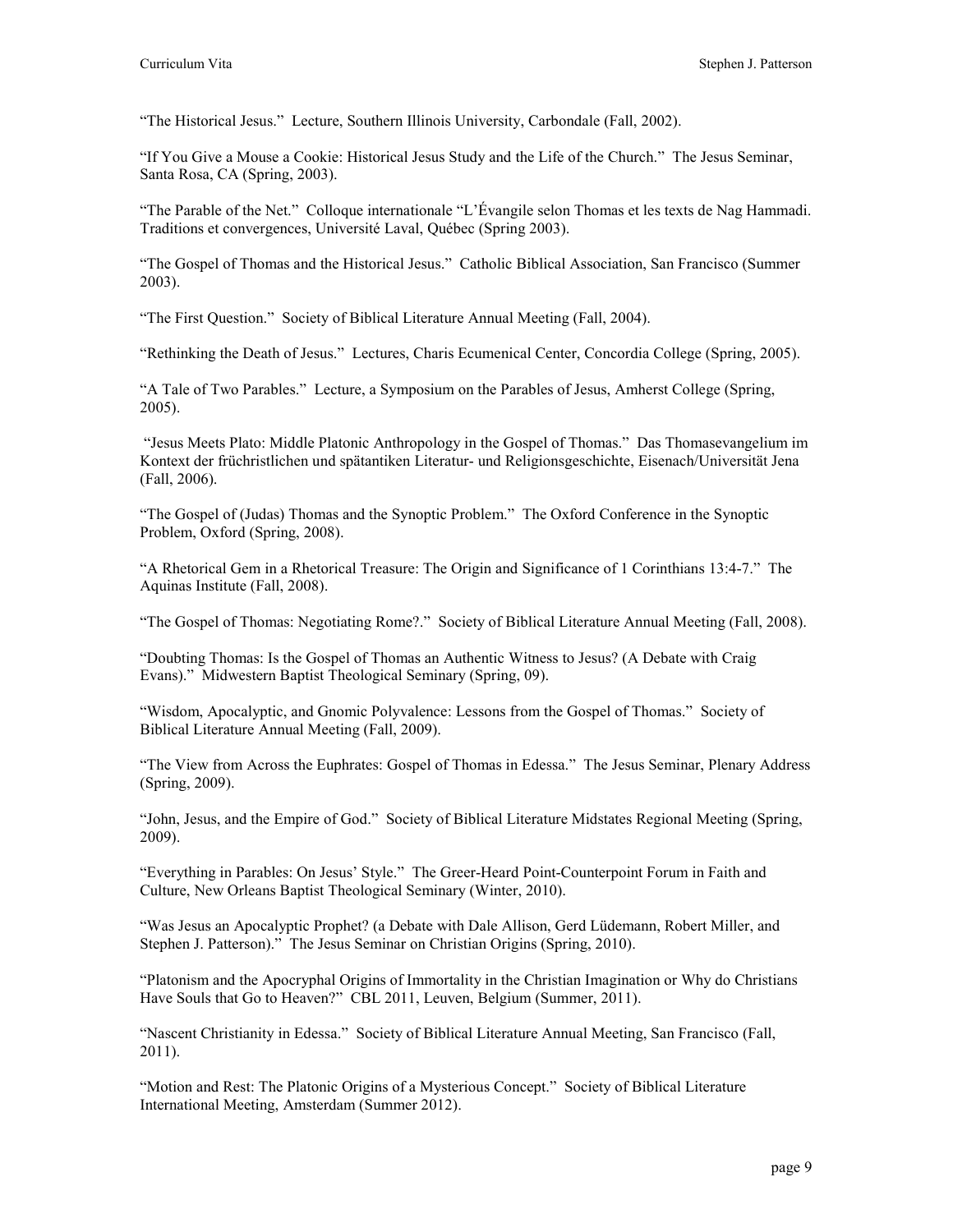"The Gospel of Thomas and the Synoptic Gospels: Reply to Mark Goodacre and Simon Gathercole." Society of Biblical Literature Annual Meeting, Chicago (Fall 2012).

"Apocryphal Gospels and Historical Jesus Research: A Reassessment." 2013 York Symposium on Apocryphal Gospels, Toronto (Fall, 2013).

"Jesus and John and Apollos" 2014 Society of Biblical Literature Annual Meeting, San Diego (Fall 2014).

"The Baptists of Corinth" 2015 International Society of Biblical Literature, Buenos Aires (Summer, 2015).

"Honoring Helmut Koester: Koester's Contributions to the Study of Apocryphal Literature." Society of Biblical Literature Annual Meeting, San Antonio (Fall 2016).

"From John to Apollos to Paul: How the Baptism of John Entered the Jesus Movement." Society of Biblical Literature Annual Meeting; Westar Institute National Meeting, Boston (Fall 2017).

"Why Can't a Woman Be More Like a Man? (Thomas 114)." Society of Biblical Literature Annual Meeting; Westar Institute National Meeting, Boston (Fall 2018).

#### **Selected Public Lectures, Addresses and Seminars**

"The Gospel of Thomas Today." Lecture, Toronto School of Theology (Fall 1989).

"Thomas and Q: The Early Christian Sayings Tradition." Lecture, Xavier University, Cincinnati (Fall, 1990).

"Before There Was a Bible: Non-Canonical Writings and the Origins of Christianity." Lecture, University of Indianapolis (Fall, 1991).

"Sources for a Life of Jesus." Lecture, The Smithsonian Institution, Washington, D. C. Smithsonian Seminars: Modern Scholarship Looks at the Gospels (with Marcus Borg and John Dominic Crossan) (Fall, 1993).

"Qumran and Christian Origins." Lecture, American Jewish Committee Interfaith Lecture Series, St. Louis (Spring, 1994).

"Who Was Jesus?" Lecture, Covenant Seminary, St. Louis (Winter, 1994).

"Shall We teach What Jesus Taught?" The Callista Olds Lecture in Biblical Studies, Defiance College (Fall, 1994).

"Jews, Christians, and Jesus." Keynote Lecture, American Jewish Committee Interfaith Lecture Series, St. Louis (Winter, 1995).

"The Origin of the Resurrection Tradition." Lecture, South Florida Theological Center, Miami (Spring, 1995).

"Neither Jew Nor Greek: Paul and the Promise of Diversity." Introductory Address, U. C. C. Office for Church in Society Racism Workshop (Fall, 1995).

"Rethinking Eschatology and Christian Origins." Seminar Presentation, Philadelphia Seminar on Christian Origins, University of Pennsylvania (Fall, 1995).

"The Historical Jesus Today." Lecture, Webster University (Winter, 1996).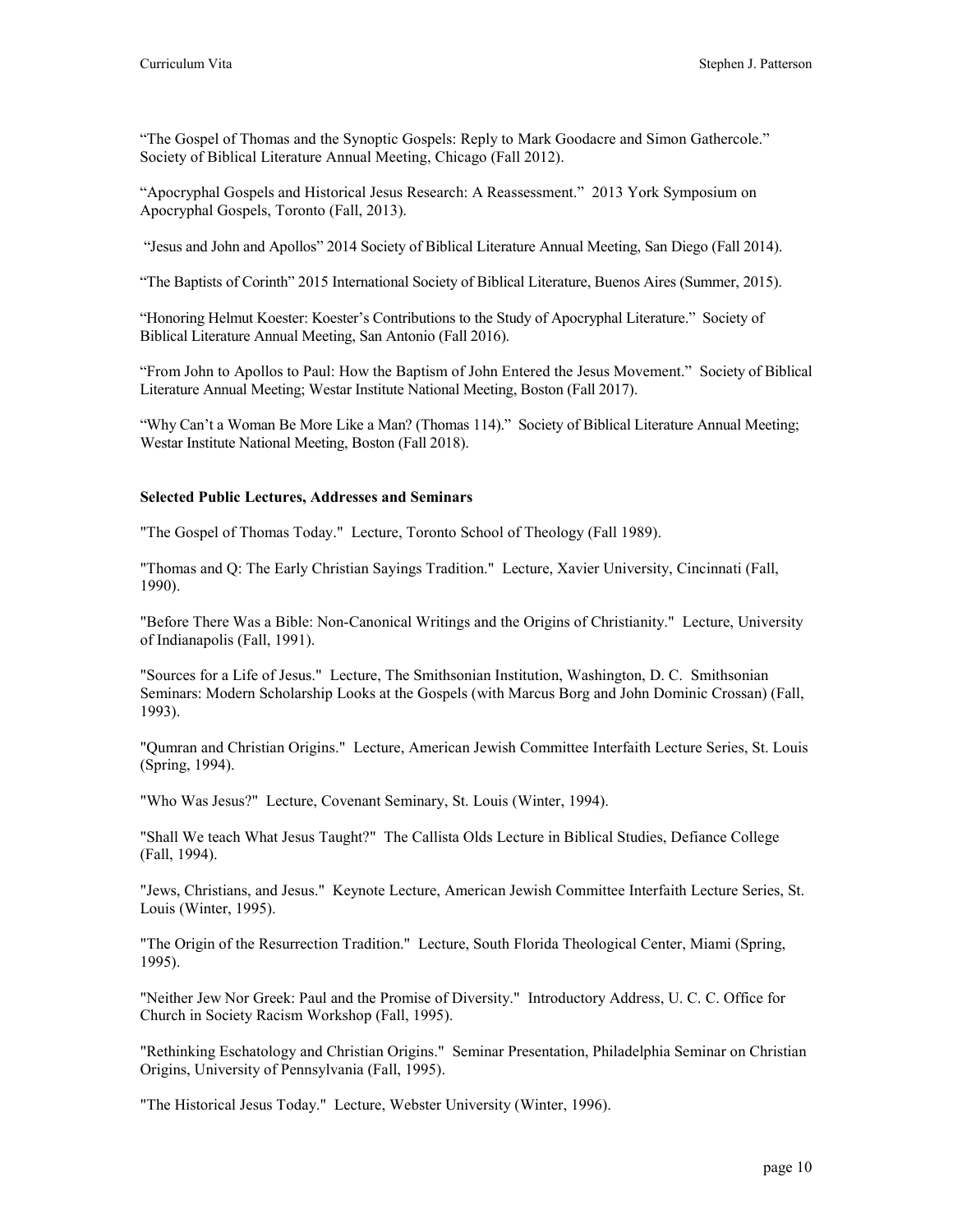"The Historical Jesus and the Search for God." Annual Lectures, Church of the Crossroads, Honolulu, HI (Spring, 1996).

"The Challenge of the Historical Jesus." The Yinger Lectures, Union Congregational Church, U. C. C., Montclair, N.J. (Summer, 1996).

"From Jesus to the Gospel (On the Meaning of Historical Jesus Research)." Keynote Lectures, Annual Theology Symposium, Graceland College (Winter, 1997).

"Jesus: What Did He Say? What Did He Do? Why Does It Matter?" Lecture, Heidelberg College (Spring, 1998).

"The Search for God in Jesus." Jesus Seminar 'On the Road.' Rice University, Houston, TX (Fall, 2000).

"Who's Afraid of the Historical Jesus?" Keynote, Symposium on Modern Scholarship and the Church, Carthage College and Marquette University, Milwaukee, WI (Spring 2001).

"The Historical Jesus and the Search for Meaning." Lecture, The University of Minnesota, Deptartment of Classics and Ancient Near Eastern Studies (Fall, 2001).

"The Bible and Homosexuality in the Life of the Church." Symposium for the Nebraska Conference of the United Church of Christ and Vine Congregational UCC in Lincoln, NE (Fall, 2001).

"The Mystery of the Gospel of Thomas." Symposium at Myers Park Baptist Church, Charlotte, NC (Fall, 2002).

"Jesus and the Wisdom Tradition." JSOR Symposium (with Lloyd Geering) at Wesley Memorial United Church, Edmonton, Alberta (Fall, 2002).

"Jesus and the Apocalypse." (with Bart Ehrman) The Sundet Lectures in New Testament and Christian Studies, University of Minnesota (Fall, 2003).

"The Gospel of Thomas Today." Keynote Lectures, The Foundation for Contemporary Theology, Houston (Fall, 2003).

"From Berlin to Bangalore: Rethinking Certain Chapters in the Quest for the Historical Jesus." Lecture, United Theological College, Bangalore, India (Summer, 2004).

"Rethinking the Death of Jesus." Lectures, Charis Ecumenical Center, Concordia College (Spring, 2005).

"A Tale of Two Parables." Lecture, a Symposium on the Parables of Jesus, Amherst College (Spring, 2005).

"The Parables of Jesus: Images in Word and Sculture." With Charles McCollough, sculptor. New Jersey Association, United Church of Christ, Annual Meeting (Fall, 2005).

"The Historical Jesus, Then and Now." Lecture, a Symposium on the Historical Jesus Today, Chattanooga State Community College (Fall, 2005).

"Beyond the Passion." Westar Institute Summer Seminar, Asilomar (Summer, 06).

"The Gospel of Thomas Today." Foundation for Contemporary Theology, Kansas City (Fall, 2006).

"The Gospel of Thomas Today." Biblical Archaeology Society Biblefest, Washington, D.C. (Fal, 2006).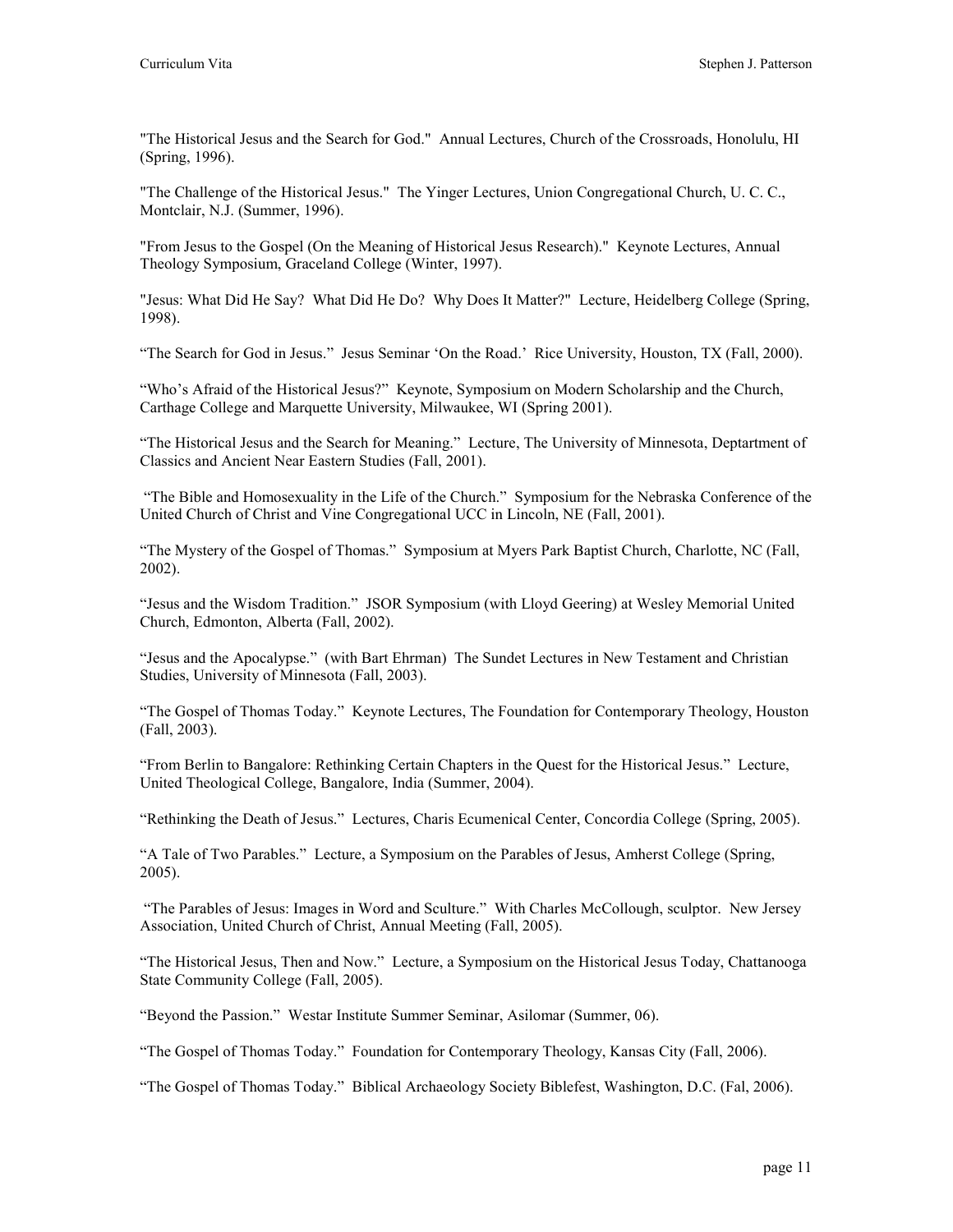"Rethinking the Death and Life of Jesus." Foundation for Contemporary Theology, Houston (Spring, 2007).

"Women and the Origins of Christianity." Christus Rex Lutheran Center/Philosophy and Religion Department, University of North Dakota – JSOR (Spring, 2007).

"The Jesus Seminar Mutiny…" The Althea and John A. Schiffman Lecture in Religious Studies, Columbia College (Fall, 2007).

"Reclaiming the Jesus Movement." Lecture, Doane College (Winter, 2008).

"The Gospel of Thomas." Lecture, Trinity Theological Seminary, Accra, Ghana (Winter, 2009).

"The Historical Jesus Today." Lectures, Trinity Theological Seminary, Accra, Ghana (Winter, 2009).

"Jesus the Sage." Lecture, Standford University (Spring, 2009).

"Introducing the Bible Seminar." Westar Institute Fall Meeting, Berkeley, CA (Fall 2011)

"Men Who Become Women and Women Who Become Men: Gender-Bending in the Early Church." Westar Institute Spring Meeting, Salem, OR (March 2012).

"Sacrificing Jesus: The Surprising Story of an Old Metaphor." St. Anne's Guild Annual Lecture, St. Paul's Episcopal Church, Salem, OR (March 2012)

"Apocalypse: A Message of Hope?" The Annual Stanley Lectures, St. Peter's Episcopal Church, St. Louis, MO (April 2012) (with Barbara Rossing).

"Paul in a Pluralistic Age." JSOR: Oklahoma City University (April 2012) (with Robert Miller).

"The Future of Faith." The Marvin Cain Lectures, Richland, WA (February, 2013).

"The Lost Way." Lecture, University of Oregon (March 2015).

"The Lost Way." Lecture, Trinity University, San Antonio (October 2015).

"The Other Bible." JSOR: Montview Boulevard Presbyterian Church, Denver (November 2015) (with Ruben Dupertuis)

"Beyond the Euphrates," and "Jesus Meets Plato." Keynote Lectures, Universidade Metodista, Sao Paulo, Brazil (May 2016).

"The Lost Way." Lectures, University Congregational Church, Seattle (October, 2016).

"The Lost Gospels." JSOR: Spring Creek United Church of Christ, Rockford, IL (October, 2016).

"The Lost Gospels." JSOR: First Congregational Church, Auburn, CA (November, 2016).

"The Lost Way." Digging Deeper, First United Methodist Church, Salem, OR (Feb 2017).

"The Lost Way." Westminster Presbyterian Church, Portland, OR (April 2017).

"The Lost Way." First Methodist Church, Portland, OR (September 2017).

"The Reformation at 500." Westminster Presbyterian Church, Salem OR (October 2017).